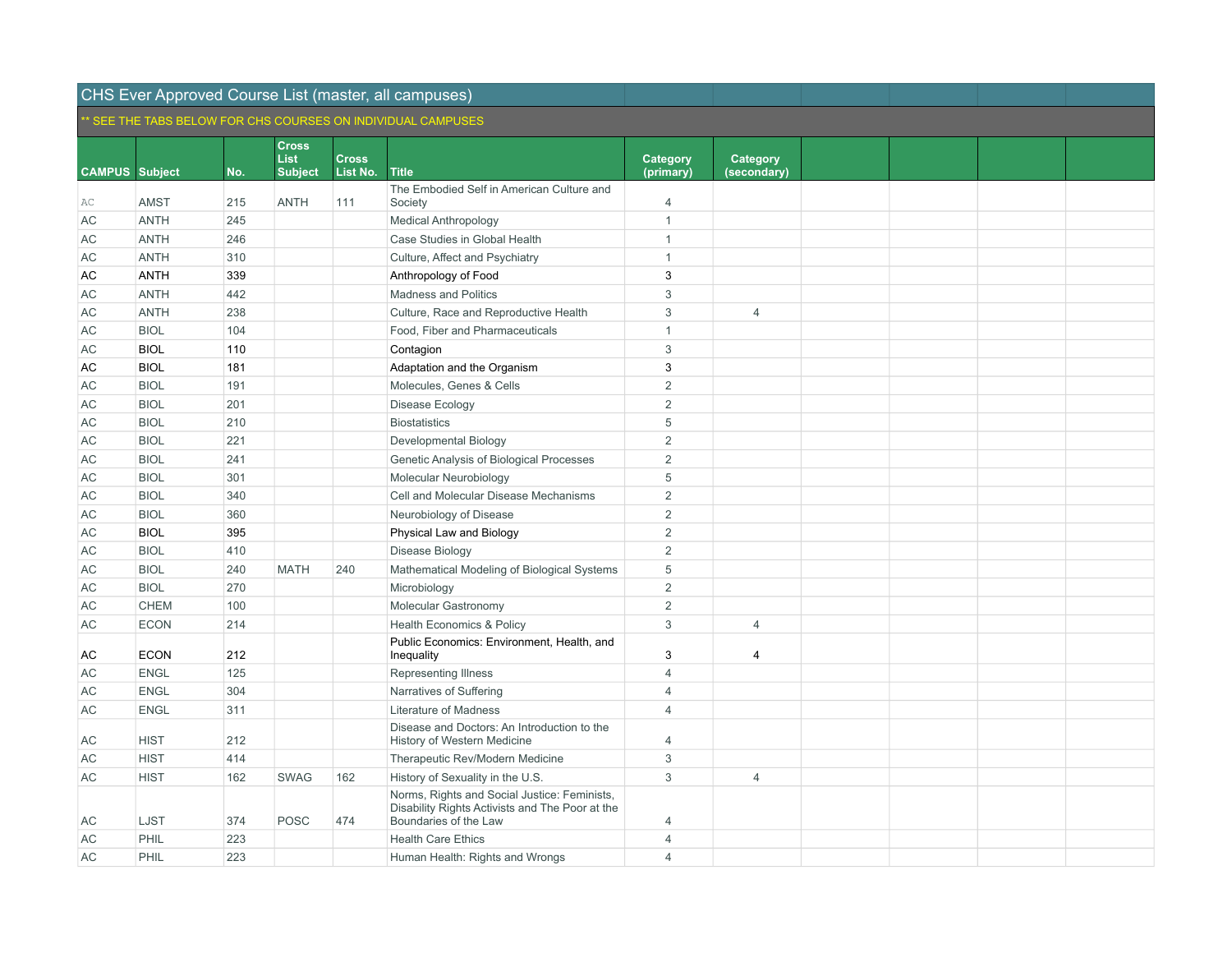### CHS Ever Approved Course List (master, all campuses) \*\* SEE THE TABS BELOW FOR CHS COURSES ON INDIVIDUAL CAMPUSES

|                       |                        |        |                                               |                          | ' SEE THE TABS BELOW FOR CHS COURSES ON INDIVIDUAL CAMPUSES.                                                                 |                       |                         |  |  |
|-----------------------|------------------------|--------|-----------------------------------------------|--------------------------|------------------------------------------------------------------------------------------------------------------------------|-----------------------|-------------------------|--|--|
| <b>CAMPUS Subject</b> |                        | No.    | <b>Cross</b><br><b>List</b><br><b>Subject</b> | <b>Cross</b><br>List No. | <b>Title</b>                                                                                                                 | Category<br>(primary) | Category<br>(secondary) |  |  |
| AC                    | <b>POSC</b>            | 412    |                                               |                          | Quirky Citizenship: Autism in the Political<br>Imagination                                                                   | $\overline{4}$        | 3                       |  |  |
| AC                    | <b>PSYC</b>            | 122    |                                               |                          | Statistics and Experimental Design                                                                                           | 5                     |                         |  |  |
| AC                    | <b>PSYC</b>            | 123    |                                               |                          | Research Methods                                                                                                             | 5                     |                         |  |  |
| AC                    | <b>PSYC</b>            | 212    |                                               |                          | <b>Behavioral Neuroscience</b>                                                                                               | $\overline{2}$        |                         |  |  |
| AC                    | <b>PSYC</b>            | 217    |                                               |                          | Psychology of Food and Eating Disorders                                                                                      | $\overline{2}$        |                         |  |  |
| AC                    | <b>PSYC</b>            | 227    |                                               |                          | Developmental Psychology                                                                                                     | $\mathbf{1}$          |                         |  |  |
| AC                    | <b>PSYC</b>            | 228    |                                               |                          | Abnormal Psychology                                                                                                          | $\mathbf{1}$          |                         |  |  |
| AC                    | <b>PSYC</b>            | 236    |                                               |                          | Psychology of Aging                                                                                                          | 3                     |                         |  |  |
| AC                    | <b>PSYC</b>            | 247    |                                               |                          | Health Psychology                                                                                                            | 3                     |                         |  |  |
| AC                    | <b>PSYC</b>            | 325    | <b>NEUR</b>                                   | 325                      | Psychopharmacology                                                                                                           | 2                     |                         |  |  |
| AC                    | <b>PSYC</b>            | 332    |                                               |                          | Psychology of Adolescence                                                                                                    | $\overline{2}$        |                         |  |  |
| AC                    | <b>PSYC</b>            | 357    |                                               |                          | <b>History of Psychiatry</b>                                                                                                 | $\overline{4}$        | $\overline{1}$          |  |  |
| AC                    | <b>PSYC</b>            | 359    | <b>NEUR</b>                                   | 359                      | Hormones and Behavior                                                                                                        | $\overline{2}$        |                         |  |  |
| AC                    | <b>PSYC</b>            | 363    |                                               |                          | Psychology and the Law                                                                                                       | $\overline{4}$        |                         |  |  |
| AC                    | <b>PSYC</b>            | 364    |                                               |                          | Child and Adolescent Clinical Psychology                                                                                     | $\mathbf{1}$          |                         |  |  |
| AC                    | <b>PSYCH</b>           | 356    | <b>NEUR</b>                                   | 356                      | Neurophysiology of Motivation                                                                                                | $\overline{2}$        |                         |  |  |
| AC                    | SOCI                   | 243    |                                               |                          | Drugs and Society                                                                                                            | 3                     |                         |  |  |
| AC                    | SOCI                   | 316    |                                               |                          | Social Research                                                                                                              | 5                     |                         |  |  |
| AC                    | <b>STAT</b>            | 135    | <b>MATH</b>                                   | 135                      | Introduction to Statistical via Modeling                                                                                     | 5                     |                         |  |  |
| AC                    | <b>STAT</b>            | 340    |                                               |                          | Epidemiology and Causal Inference                                                                                            | 5                     |                         |  |  |
| AC                    | <b>SWAG</b>            | 210    |                                               |                          | Anthropology of Reproduction                                                                                                 | 3                     |                         |  |  |
| AC                    | <b>SWAG</b>            | 201    |                                               |                          | Gender & Science                                                                                                             | $\overline{4}$        |                         |  |  |
| AC                    | <b>SWAG</b>            | 328    |                                               |                          | Science and Sexuality                                                                                                        | $\overline{4}$        |                         |  |  |
| AC                    | <b>SWAG</b>            | 410    |                                               |                          | Gender and HIV/AIDS (SWAG 410 only fulfills                                                                                  | $\mathbf{1}$          | 3                       |  |  |
| AC                    | <b>SWAG</b>            | 410    |                                               |                          | Epidemics and Society: AIDS and Ebola<br>(SWAG 410 only fulfills CHS requirement<br>when taught with the titles listed here) | $\mathbf{1}$          | 3                       |  |  |
| НC                    | <b>CS</b>              | 105    |                                               |                          | Developmental Psychopathology                                                                                                | $\mathbf{1}$          | $\overline{2}$          |  |  |
| HC                    | <b>CS</b>              | 241    |                                               |                          | <b>Statistics Using R</b>                                                                                                    | 5                     |                         |  |  |
| HC                    | $\mathbb{C}\mathbb{S}$ | 278    |                                               |                          | Sex on the Brain (CS 278 only fulfills CHS<br>requirement when taught with this title)                                       | $\mathbf{1}$          |                         |  |  |
| HC                    | <b>CS</b>              | 301    |                                               |                          | Happiness                                                                                                                    | $\mathbf{1}$          |                         |  |  |
| HC                    | <b>CS</b>              | 313    |                                               |                          | <b>Brain and Cognition II</b>                                                                                                | $\overline{2}$        | 2                       |  |  |
| HC                    | CS                     | 313    |                                               |                          | <b>Environment &amp; Community</b>                                                                                           | $\mathbf{1}$          | 3                       |  |  |
| HC                    | CSI                    | 114    |                                               |                          | Politics of Health Insurance                                                                                                 | $\overline{4}$        |                         |  |  |
| HC                    | CSI                    | 138.00 |                                               |                          | Intro to Medical Anthropology                                                                                                | $\mathbf{1}$          |                         |  |  |
| HC                    | CSI                    | 170    |                                               |                          | Minding Culture                                                                                                              | $\overline{4}$        |                         |  |  |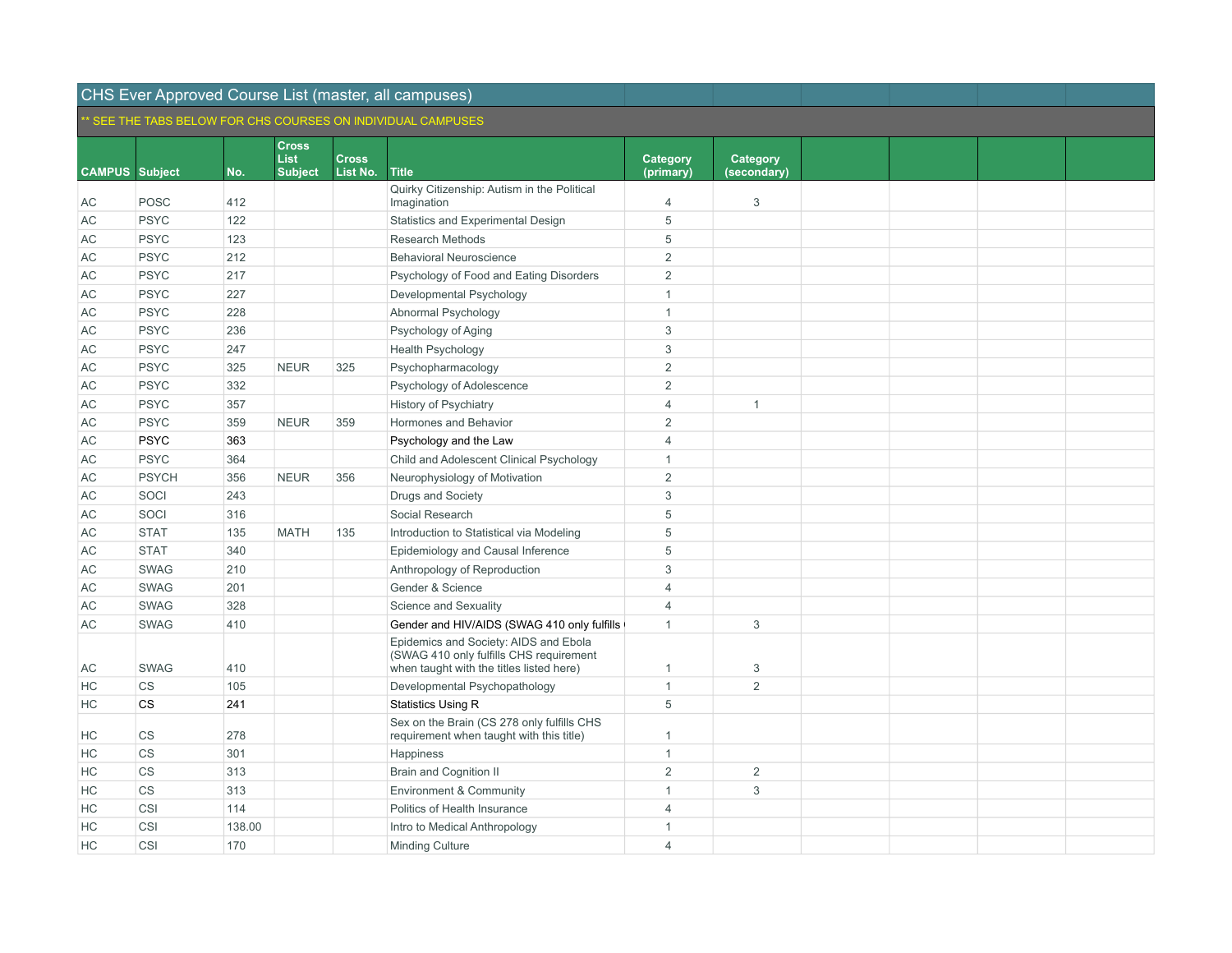|                       |            |     |                             |              | SEE THE TABS BELOW FOR CHS COURSES ON INDIVIDUAL CAMPUSES                                               |                |                |  |  |
|-----------------------|------------|-----|-----------------------------|--------------|---------------------------------------------------------------------------------------------------------|----------------|----------------|--|--|
|                       |            |     | <b>Cross</b><br><b>List</b> | <b>Cross</b> |                                                                                                         | Category       | Category       |  |  |
| <b>CAMPUS</b> Subject |            | No. | <b>Subject</b>              | List No.     | <b>Title</b>                                                                                            | (primary)      | (secondary)    |  |  |
| HC                    | CSI        | 173 |                             |              | Sex, Science, and the Victorian Body                                                                    | $\overline{4}$ |                |  |  |
| HC                    | <b>CSI</b> | 201 |                             |              | Law, Science & Medicine                                                                                 | $\mathbf{1}$   | $\overline{4}$ |  |  |
| HC                    | CSI        | 201 |                             |              | Rethinking the Population Problem                                                                       | 3              | $\overline{4}$ |  |  |
| HC                    | CSI        | 215 |                             |              | Politics of the Abortion Debate                                                                         | 3              | $\overline{4}$ |  |  |
| HC                    | CSI        | 215 |                             |              | From Choice to Justice                                                                                  | $\overline{4}$ |                |  |  |
| HC                    | CSI        | 218 |                             |              | Bioethics in a Post Genomic Age                                                                         | $\overline{4}$ | 5              |  |  |
| HС                    | CSI        | 241 |                             |              | Renaissance Bodies: Sex, Art, Medicine                                                                  | 4              |                |  |  |
| HC                    | CSI        | 243 |                             |              | Sexual/Reproductive Rights/Latin America                                                                | $\overline{4}$ |                |  |  |
| HС                    | CSI        | 249 |                             |              | <b>Critical Ethnography</b>                                                                             | 5              |                |  |  |
| HC                    | CSI        | 276 |                             |              | What is Psychotherapy?                                                                                  | $\overline{4}$ |                |  |  |
| HС                    | CSI        | 279 |                             |              | Death From Childbirth (CSI 279 only fulfills<br>CHS requirement when taught with this title)            | 1              |                |  |  |
| HC                    | CSI        | 283 |                             |              | Ab/Normal Psychology                                                                                    | 3              |                |  |  |
| HС                    | CSI        | 308 |                             |              | Re-Minding Culture: Advanced Topics in the<br>Study of Mental Illness and Culture                       | $\mathbf{1}$   | $\mathbf 3$    |  |  |
| HC                    | CSI        | 370 |                             |              | Mind & Brain                                                                                            | $\mathbf{1}$   |                |  |  |
| HC                    | CSI        | 238 |                             |              | Beyond the population bomb: Rethinking<br>population and the environment in an era of<br>climate change | $\overline{4}$ |                |  |  |
| HC                    | CSI        | 138 |                             |              | Intro to Medical Anthropology                                                                           | $\mathbf{1}$   |                |  |  |
| HС                    | IA         | 161 |                             |              | Living for Tomorrow: Cultural Contestations,<br>Gender politics, and the HIV/AIDS Epidemic              | $\mathbf{1}$   | $\mathbf{3}$   |  |  |
| HC                    | <b>NS</b>  | 257 |                             |              | Human Physiology                                                                                        | $\overline{2}$ |                |  |  |
| HС                    | <b>NS</b>  | 109 | <b>NS</b>                   | 320          | Agriculture, Food and Health                                                                            | 3              | $\overline{4}$ |  |  |
| HC                    | <b>NS</b>  | 114 |                             |              | Chemicals in Your Food                                                                                  | 2              |                |  |  |
| НC                    | <b>NS</b>  | 120 |                             |              | Western and Alternative Medicine                                                                        | $\Delta$       |                |  |  |
| HC                    | <b>NS</b>  | 121 |                             |              | Human Biology: Selected Topics in Medicine                                                              | 2              |                |  |  |
| HC                    | <b>NS</b>  | 123 |                             |              | Human Biological Variation                                                                              | $\mathbf{1}$   | 3              |  |  |
| НC                    | <b>NS</b>  | 134 | <b>NS</b>                   | 334          | Bodies, Guts, and Bones: A Biocultural<br>Approach to Diet and Nutrition                                | $\mathbf{1}$   | 2              |  |  |
| HC                    | <b>NS</b>  | 148 |                             |              | Human Gene Therapy                                                                                      | $\overline{2}$ |                |  |  |
| НC                    | <b>NS</b>  | 153 | <b>NS</b>                   | 353          | Natural History of Infectious Disease                                                                   | $\overline{2}$ |                |  |  |
| HC                    | <b>NS</b>  | 158 |                             |              | <b>Brain Mechanisms</b>                                                                                 | $\overline{2}$ |                |  |  |
| HС                    | <b>NS</b>  | 198 | <b>NS</b>                   | 398          | Ever Since Darwin                                                                                       | 3              |                |  |  |
| HC                    | <b>NS</b>  | 209 |                             |              | Frontiers in Health & Biomedical Science                                                                | $\overline{2}$ |                |  |  |
| HС                    | <b>NS</b>  | 220 |                             |              | Human Physiology                                                                                        | $\overline{2}$ |                |  |  |
| HС                    | <b>NS</b>  | 223 |                             |              | Human Biological Variation: Race, Class,<br>Science, and Public Health                                  | 1              | 3              |  |  |
| HC                    | <b>NS</b>  | 232 |                             |              | Water and Life in the American Southwest                                                                | $\mathbf{1}$   |                |  |  |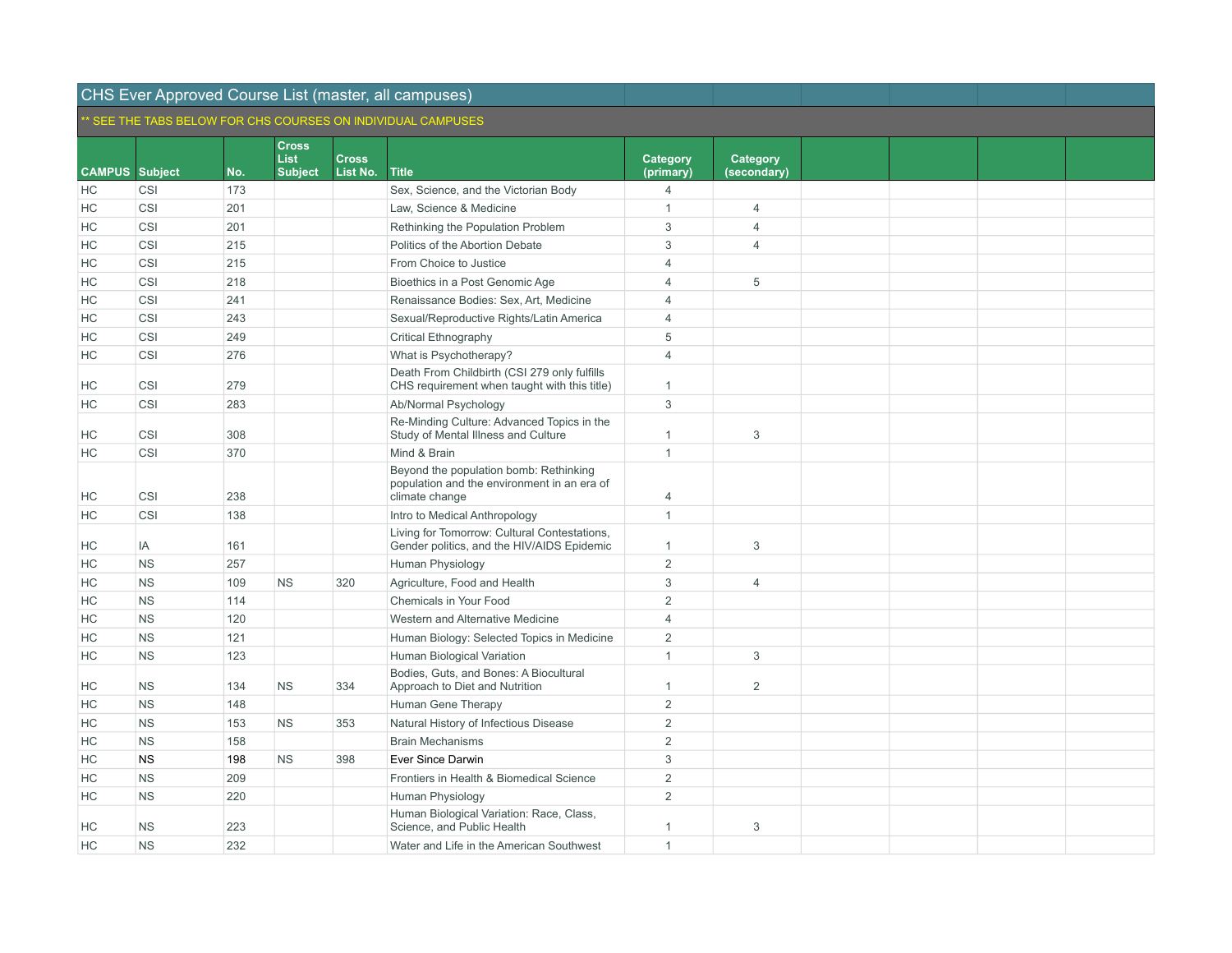|                       |              |     |                             |              | SEE THE TABS BELOW FOR CHS COURSES ON INDIVIDUAL CAMPUSES                                                 |                |                           |  |  |
|-----------------------|--------------|-----|-----------------------------|--------------|-----------------------------------------------------------------------------------------------------------|----------------|---------------------------|--|--|
|                       |              |     | <b>Cross</b><br><b>List</b> | <b>Cross</b> |                                                                                                           | Category       | Category                  |  |  |
| <b>CAMPUS</b> Subject |              | No. | <b>Subject</b>              | List No.     | <b>Title</b>                                                                                              | (primary)      | (secondary)               |  |  |
| НC                    | <b>NS</b>    | 233 | <b>NS</b>                   | 227          | Anthropology of Food and Nutrition                                                                        | $\mathbf{1}$   | 3                         |  |  |
| HC                    | <b>NS</b>    | 234 | <b>NS</b>                   | 235          | Molecular Biology                                                                                         | $\overline{2}$ |                           |  |  |
| HС                    | <b>NS</b>    | 238 |                             |              | Select Topics in Public Health                                                                            | $\sqrt{3}$     |                           |  |  |
| НC                    | <b>NS</b>    | 239 |                             |              | HIV and Sexual Health in Northern Thailand                                                                | 3              |                           |  |  |
| HС                    | <b>NS</b>    | 245 |                             |              | Pathogens (for Mechanisms of Disease<br>Transmission)                                                     | $\overline{2}$ |                           |  |  |
| HC                    | <b>NS</b>    | 247 |                             |              | Cell Biology                                                                                              | $\overline{2}$ |                           |  |  |
| HC                    | <b>NS</b>    | 248 |                             |              | Epidemiology                                                                                              | $\sqrt{3}$     | 5                         |  |  |
| НC                    | <b>NS</b>    | 275 |                             |              | Epidemiology                                                                                              | $\sqrt{3}$     | $\,$ 5 $\,$               |  |  |
| НC                    | <b>NS</b>    | 252 |                             |              | Modern Disease and Culture                                                                                | $\mathbf{1}$   | 2                         |  |  |
| НC                    | <b>NS</b>    | 265 |                             |              | Statistics and Experimental Design                                                                        | 5              |                           |  |  |
| НC                    | <b>NS</b>    | 269 |                             |              | The Plastic Brain                                                                                         | $\overline{2}$ |                           |  |  |
| HC                    | <b>NS</b>    | 271 |                             |              | Culture, Illness and Healing                                                                              | $\mathbf{1}$   | 3                         |  |  |
| HC                    | <b>NS</b>    | 272 | CSI                         | 266          | Anthropology of Reproduction                                                                              | $\sqrt{3}$     |                           |  |  |
| HC                    | <b>NS</b>    | 327 |                             |              | Population Genetics and Evaluation                                                                        | $\overline{2}$ |                           |  |  |
| HC                    | <b>NS</b>    | 329 |                             |              | Immunology                                                                                                | $\overline{2}$ |                           |  |  |
| HC                    | <b>NS</b>    | 359 |                             |              | Research in Nutrition & Pollution                                                                         | 5              |                           |  |  |
| HC                    | <b>NS</b>    | 360 | <b>NS</b>                   | 390          | Women's Global Health                                                                                     | $\mathbf{1}$   |                           |  |  |
| HC                    | <b>NS</b>    | 277 |                             |              | Pathogens                                                                                                 | $\overline{2}$ |                           |  |  |
| HC                    | <b>NS</b>    | 123 |                             |              | Human Variation                                                                                           | $\mathbf{1}$   | 3                         |  |  |
| HC                    | <b>NS</b>    | 129 |                             |              | Health and Wealth                                                                                         | $\mathbf{1}$   |                           |  |  |
| HС                    | <b>NS</b>    | 237 |                             |              | Anthropology of the Body                                                                                  | $\mathbf{1}$   |                           |  |  |
| НC                    | <b>NS</b>    | 160 |                             |              | Food and Health                                                                                           | $\overline{2}$ | 3                         |  |  |
| НC                    | <b>NS</b>    | 154 |                             |              | Science of Stress                                                                                         | $\overline{2}$ |                           |  |  |
| <b>MHC</b>            | <b>ANTHR</b> | 216 | <b>GNDST</b>                |              | <b>Feminist Health Politics</b>                                                                           | $\mathbf{1}$   | $\overline{4}$            |  |  |
| MHC                   | <b>ANTHR</b> | 240 |                             |              | <b>Medical Anthropology</b>                                                                               | $\mathbf{1}$   |                           |  |  |
| <b>MHC</b>            | <b>ANTHR</b> | 245 |                             |              | Global Health & Humanitarianism                                                                           | $\mathbf{1}$   | 3                         |  |  |
| <b>MHC</b>            | <b>ANTHR</b> | 275 |                             |              | Research Methods in Cultural Anthropology                                                                 | 5              |                           |  |  |
| <b>MHC</b>            | <b>ANTHR</b> | 331 |                             |              | Anthropology and Sexualities                                                                              | $\mathbf{1}$   | $\ensuremath{\mathsf{3}}$ |  |  |
| <b>MHC</b>            | <b>BIOL</b>  | 230 |                             |              | Molecular Genetics and Cell Biology                                                                       | $\overline{2}$ |                           |  |  |
| <b>MHC</b>            | <b>BIOL</b>  | 301 |                             |              | Regenerative Medicine: Biology and Bioethics                                                              | $\overline{4}$ |                           |  |  |
| <b>MHC</b>            | <b>BIOL</b>  | 319 |                             |              | Immunology with Lab                                                                                       | $\overline{2}$ |                           |  |  |
| <b>MHC</b>            | <b>BIOL</b>  | 321 |                             |              | Seminar: Acquired Immune Deficiency/<br>Seminar: Emerging Infectious Diseases /<br>Cloning and Stem Cells | $\overline{2}$ |                           |  |  |
| <b>MHC</b>            | <b>BIOL</b>  | 321 |                             |              | Seminar: Outsmarting Pathogens                                                                            | $\overline{2}$ | 3                         |  |  |
| MHC                   | <b>BIOL</b>  | 327 |                             |              | Microbiology                                                                                              | $\overline{2}$ |                           |  |  |
| <b>MHC</b>            | <b>BIOL</b>  | 328 |                             |              | Human Physiology                                                                                          | $\overline{2}$ |                           |  |  |
|                       |              |     |                             |              |                                                                                                           |                |                           |  |  |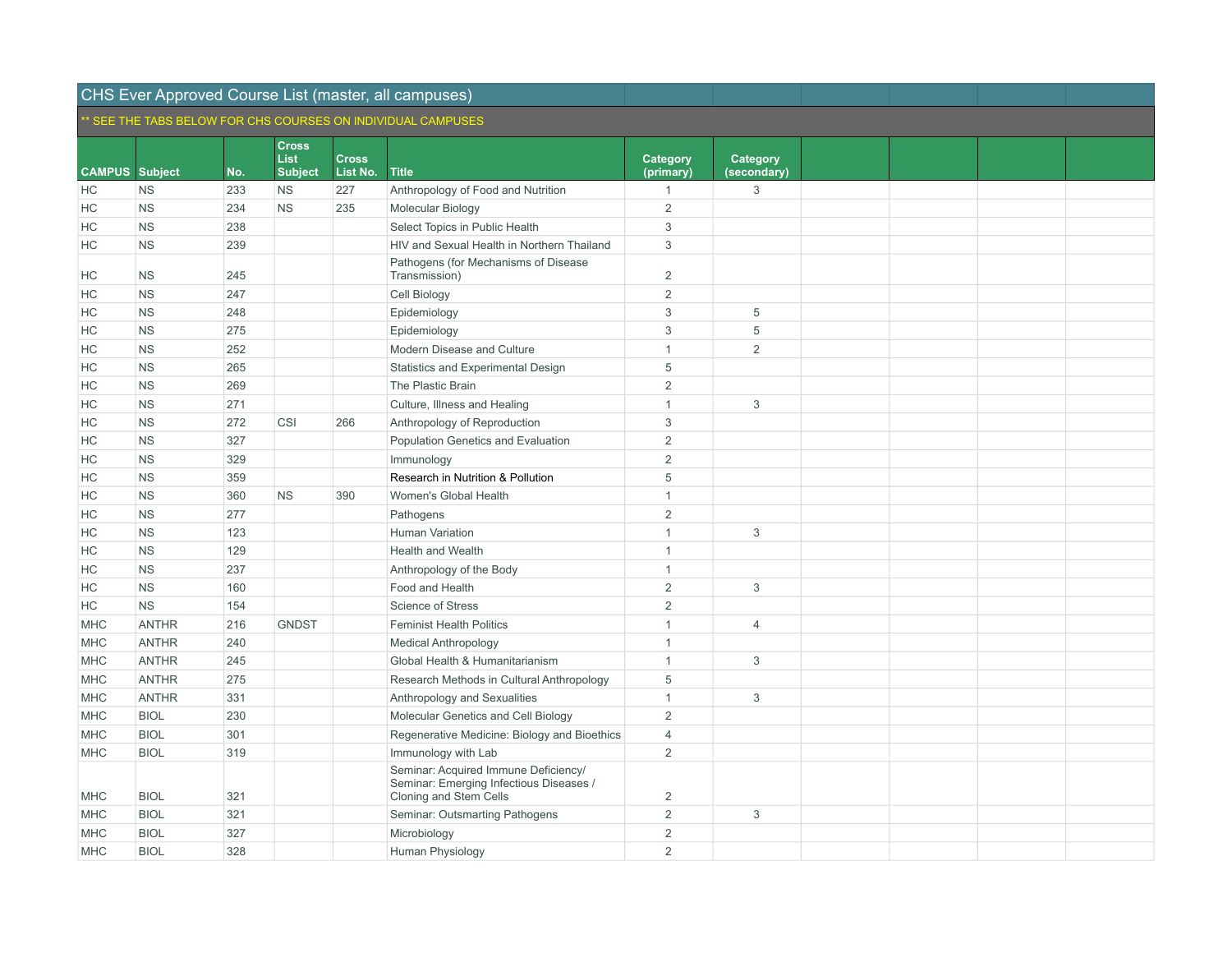|                       |              |     |                             |              | SEE THE TABS BELOW FOR CHS COURSES ON INDIVIDUAL CAMPUSES                                                                        |                           |                |  |  |
|-----------------------|--------------|-----|-----------------------------|--------------|----------------------------------------------------------------------------------------------------------------------------------|---------------------------|----------------|--|--|
|                       |              |     | <b>Cross</b><br><b>List</b> | <b>Cross</b> |                                                                                                                                  | Category                  | Category       |  |  |
| <b>CAMPUS Subject</b> |              | No. | <b>Subject</b>              | List No.     | <b>Title</b>                                                                                                                     | (primary)                 | (secondary)    |  |  |
| <b>MHC</b>            | <b>BIOL</b>  | 329 |                             |              | Stem Cell Biology                                                                                                                | 2                         |                |  |  |
| <b>MHC</b>            | <b>BIOL</b>  | 333 |                             |              | Neurobiology                                                                                                                     | 2                         |                |  |  |
| <b>MHC</b>            | <b>BIOL</b>  | 340 |                             |              | <b>Eukaryotic Molecular Genetics</b>                                                                                             | $\overline{2}$            |                |  |  |
| <b>MHC</b>            | <b>CST</b>   | 248 |                             |              | Science, Revolution, and Modernity                                                                                               | $\mathbf{1}$              | $\overline{4}$ |  |  |
| <b>MHC</b>            | <b>ENGL</b>  | 207 |                             |              | <b>Imagining Illness</b>                                                                                                         | $\overline{4}$            |                |  |  |
| <b>MHC</b>            | <b>ENGL</b>  | 301 |                             |              | Studies in Journalism: Health and Science<br>Writing (English 301 only fulfills CHS<br>requirement when taught under this title) | $\overline{4}$            |                |  |  |
| <b>MHC</b>            | <b>GNDST</b> | 333 |                             |              | Advanced Seminar: Gender, Health and<br>HIV/AIDS in Africa                                                                       | $\ensuremath{\mathsf{3}}$ |                |  |  |
| <b>MHC</b>            | <b>HIST</b>  | 206 |                             |              | African Cities: Development Dreams and<br>Nightmares in the Twentieth Century                                                    | $\mathbf{1}$              | 3              |  |  |
| <b>MHC</b>            | PHIL         | 181 |                             |              | <b>Medical Ethics</b>                                                                                                            | $\overline{4}$            |                |  |  |
| <b>MHC</b>            | PHIL         | 260 |                             |              | Topics in Applied Philosophy: Global<br>Bioethics & Public Health                                                                | $\overline{4}$            |                |  |  |
| <b>MHC</b>            | <b>PSYCH</b> | 200 |                             |              | Research Methods in Psychology                                                                                                   | 5                         |                |  |  |
| MHC                   | <b>PSYCH</b> | 201 |                             |              | <b>Statistics</b>                                                                                                                | 5                         |                |  |  |
| <b>MHC</b>            | <b>PSYCH</b> | 222 |                             |              | Abnormal Psychology                                                                                                              | $\mathbf{1}$              | $\overline{2}$ |  |  |
| <b>MHC</b>            | <b>PSYCH</b> | 223 |                             |              | Abnormal Child Psychology                                                                                                        | $\mathbf{1}$              |                |  |  |
| <b>MHC</b>            | <b>PSYCH</b> | 230 |                             |              | Developmental Psychology                                                                                                         | $\mathbf{1}$              |                |  |  |
| <b>MHC</b>            | <b>PSYCH</b> | 236 |                             |              | Adolescent Development                                                                                                           | $\mathbf{1}$              |                |  |  |
| <b>MHC</b>            | <b>PSYCH</b> | 250 |                             |              | Introduction to the Biological Bases of<br><b>Behavior</b>                                                                       | $\overline{2}$            |                |  |  |
| <b>MHC</b>            | <b>PSYCH</b> | 310 |                             |              | Community-based Participatory Action<br>Research/Lab: Community Action Research                                                  | 5                         |                |  |  |
| <b>MHC</b>            | <b>PSYCH</b> | 319 | <b>GNDST</b>                | 333          | Gender and Sexual Minority Health                                                                                                | 3                         |                |  |  |
| <b>MHC</b>            | <b>PSYCH</b> | 329 |                             |              | Seminar in Personality and Abnormal<br>Psychology: Hearing Voices                                                                | $\mathbf{1}$              |                |  |  |
| <b>MHC</b>            | <b>PSYCH</b> | 330 |                             |              | Lab in Developmental Psychology Personality,                                                                                     | 5                         |                |  |  |
| <b>MHC</b>            | <b>PSYCH</b> | 359 |                             |              | Of Madness & Molecules                                                                                                           | 3                         | $\overline{4}$ |  |  |
| <b>MHC</b>            | <b>PSYCH</b> | 359 |                             |              | Seminar: Bio-Bases of Behavior                                                                                                   | $\overline{2}$            |                |  |  |
| <b>MHC</b>            | SOCI         | 225 |                             |              | Survey Research & Data Analysis                                                                                                  | 5                         |                |  |  |
| <b>MHC</b>            | SOCI         | 340 |                             |              | Sociology of Medicine                                                                                                            | 3                         |                |  |  |
| <b>MHC</b>            | <b>STAT</b>  | 140 |                             |              | Introduction to Ideas and Applications of<br><b>Statistics</b>                                                                   | 5                         |                |  |  |
| <b>MHC</b>            | <b>STAT</b>  | 240 |                             |              | Elem. Data Analysis/Experimental Design                                                                                          | 5                         |                |  |  |
| <b>MHC</b>            | <b>STAT</b>  | 241 |                             |              | Methods in Data Science                                                                                                          | 5                         |                |  |  |
| <b>MHC</b>            | <b>BIOL</b>  | 321 |                             |              | <b>Genetics of Disease</b>                                                                                                       | 2                         |                |  |  |
| <b>MHC</b>            | <b>PSYCH</b> | 253 |                             |              | Brain, Behavior, and Immunology                                                                                                  | $\overline{2}$            |                |  |  |
| <b>MHC</b>            | <b>PSYCH</b> | 359 |                             |              | Seminar: Bio-Bases of Behavior                                                                                                   | 2                         |                |  |  |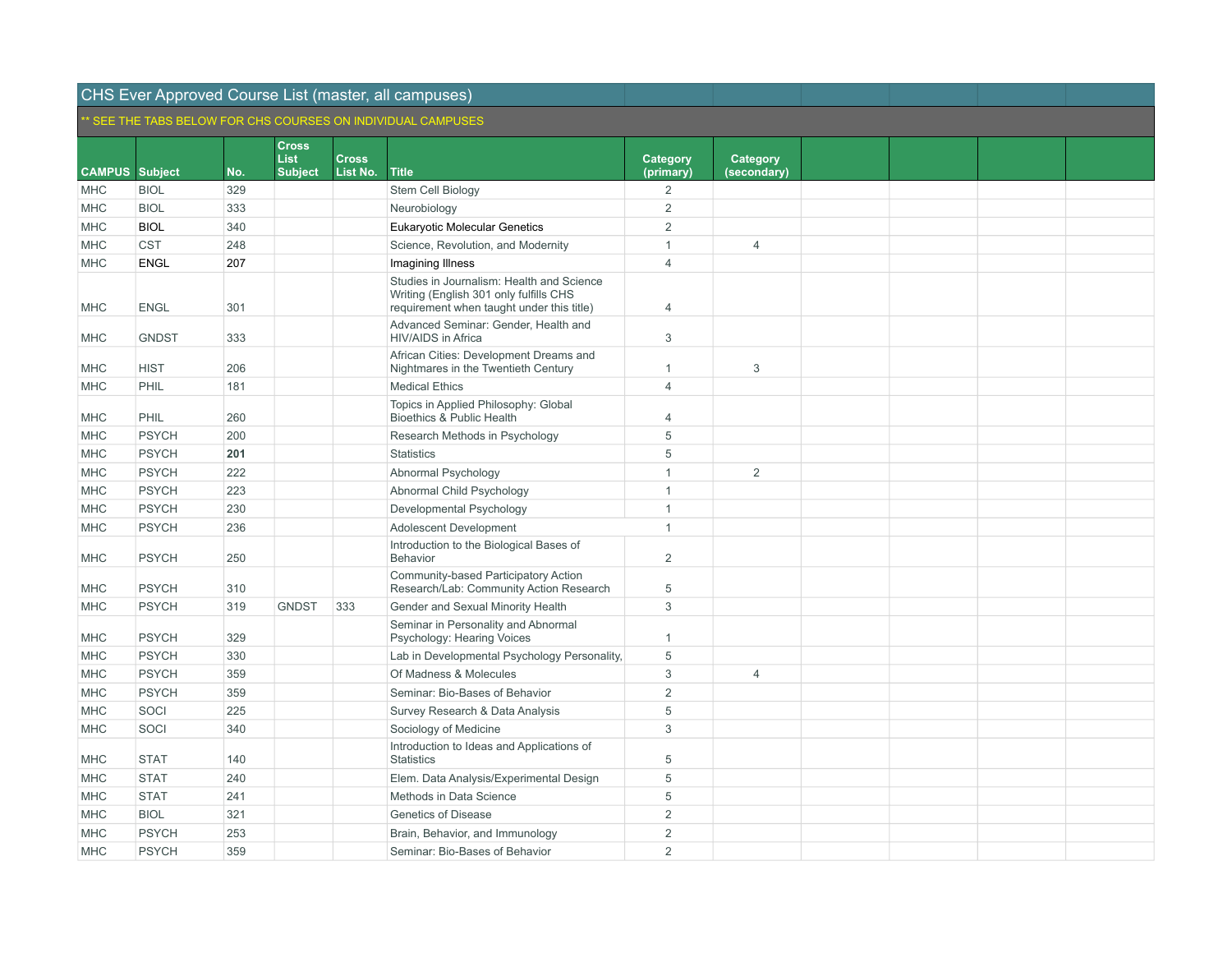|                       |             |     |                             |              | SEE THE TABS BELOW FOR CHS COURSES ON INDIVIDUAL CAMPUSES.                                         |                 |                |  |  |
|-----------------------|-------------|-----|-----------------------------|--------------|----------------------------------------------------------------------------------------------------|-----------------|----------------|--|--|
|                       |             |     | <b>Cross</b><br><b>List</b> | <b>Cross</b> |                                                                                                    | <b>Category</b> | Category       |  |  |
| <b>CAMPUS</b> Subject |             | No. | Subject                     | List No.     | <b>Title</b>                                                                                       | (primary)       | (secondary)    |  |  |
| SC                    | <b>ANT</b>  | 230 |                             |              | Africa: Peoples, Environment and Health                                                            | 3               |                |  |  |
| SC                    | <b>ANT</b>  | 241 |                             |              | Anthropology of Development                                                                        | $\mathsf 3$     |                |  |  |
| <b>SC</b>             | <b>ANT</b>  | 248 |                             |              | <b>Medical Anthropology</b>                                                                        | $\mathbf{1}$    |                |  |  |
| SC                    | <b>ANT</b>  | 250 |                             |              | Anthropology of Reproduction                                                                       | 3               |                |  |  |
| SC                    | <b>ANT</b>  | 255 |                             |              | Dying and Death                                                                                    | $\overline{4}$  |                |  |  |
| SC                    | <b>ANT</b>  | 223 |                             |              | In Sickness and in Health: Biopolitics, Public<br>Health, and Medicine in East Asia                | 3               |                |  |  |
| SC                    | <b>ANT</b>  | 342 |                             |              | Seminar: Topics in Anthropology: Traditional<br><b>Chinese Medicine</b>                            | $\overline{4}$  |                |  |  |
| SC                    | <b>ANT</b>  | 342 |                             |              | Seminar: Topics in Anthropology:<br>Anthropology of Food                                           | $\overline{4}$  |                |  |  |
| <b>SC</b>             | <b>ANT</b>  | 342 |                             |              | Seminar: Population, Environment and<br>Development                                                | 3               |                |  |  |
| SC                    | <b>ANT</b>  | 344 |                             |              | Seminar: Topics in Medical Anthropology                                                            | $\mathbf{1}$    | 4              |  |  |
| SC                    | <b>ANT</b>  | 344 |                             |              | Topics in Medical Anthropology: Ethics                                                             | $\overline{4}$  | $\overline{2}$ |  |  |
| SC                    | <b>ANT</b>  | 347 |                             |              | Seminar: Topics in Anthropology: Prehistory<br>of Food                                             | $\mathbf{1}$    |                |  |  |
| SC                    | <b>ANT</b>  | 348 |                             |              | Seminar: Topics in Anthropology: Health in<br>Africa                                               | 3               | $\overline{4}$ |  |  |
| SC                    | <b>ANTH</b> | 353 |                             |              | Seminar: Topics in Anthropology Disability<br>and Difference                                       | 3               | $\overline{4}$ |  |  |
| SC                    | <b>BCH</b>  | 352 |                             |              | Biochem II: Biochemical Dynamic                                                                    | 2               |                |  |  |
| SC                    | <b>BCH</b>  | 380 |                             |              | Seminar: Topics in Biochemistry: Cancer<br>Cells Out of Control                                    | 2               |                |  |  |
| <b>SC</b>             | <b>BIO</b>  | 101 |                             |              | Modern Biology for the Concerned Citizen                                                           | $\overline{4}$  |                |  |  |
| SC                    | <b>BIO</b>  | 110 |                             |              | Introductory Colloquia: Women and Exercise                                                         | 3               |                |  |  |
| <b>SC</b>             | <b>BIO</b>  | 150 | <b>BIO</b>                  | 132          | Cells, Physiology, and Development                                                                 | 2               |                |  |  |
| SC                    | <b>BIO</b>  | 152 |                             |              | Genetics, Evolution & Molecular Bio                                                                | 2               |                |  |  |
| SC                    | <b>BIO</b>  | 202 |                             |              | Cell Biology                                                                                       | $\overline{2}$  |                |  |  |
| SC                    | <b>BIO</b>  | 230 |                             |              | Genomes and Genetic Analysis                                                                       | $\overline{2}$  |                |  |  |
| SC                    | <b>BIO</b>  | 300 |                             |              | Neurophysiology                                                                                    | $\overline{2}$  |                |  |  |
| SC                    | <b>BIO</b>  | 306 |                             |              | Immunology                                                                                         | $\overline{2}$  |                |  |  |
| SC                    | <b>BIO</b>  | 320 |                             |              | Colloquium: Cell Biology of Disease                                                                | $\overline{2}$  |                |  |  |
| SC                    | <b>BIO</b>  | 321 | <b>BCH</b>                  | 380          | Seminar: Topics in Microbiology: Ecology<br>and Genomics of Emerging Infectious<br><b>Diseases</b> | 2               |                |  |  |
| SC                    | <b>BIO</b>  | 322 |                             |              | Topics in Cell Biology:<br>Synthetic Biology and Bio-nanotechnology                                | 2               |                |  |  |
| SC                    | <b>BIO</b>  | 323 |                             |              | Seminar: Topics in Developmental Biology:<br>Embryology, Ecology & Evolution                       | 2               | 3              |  |  |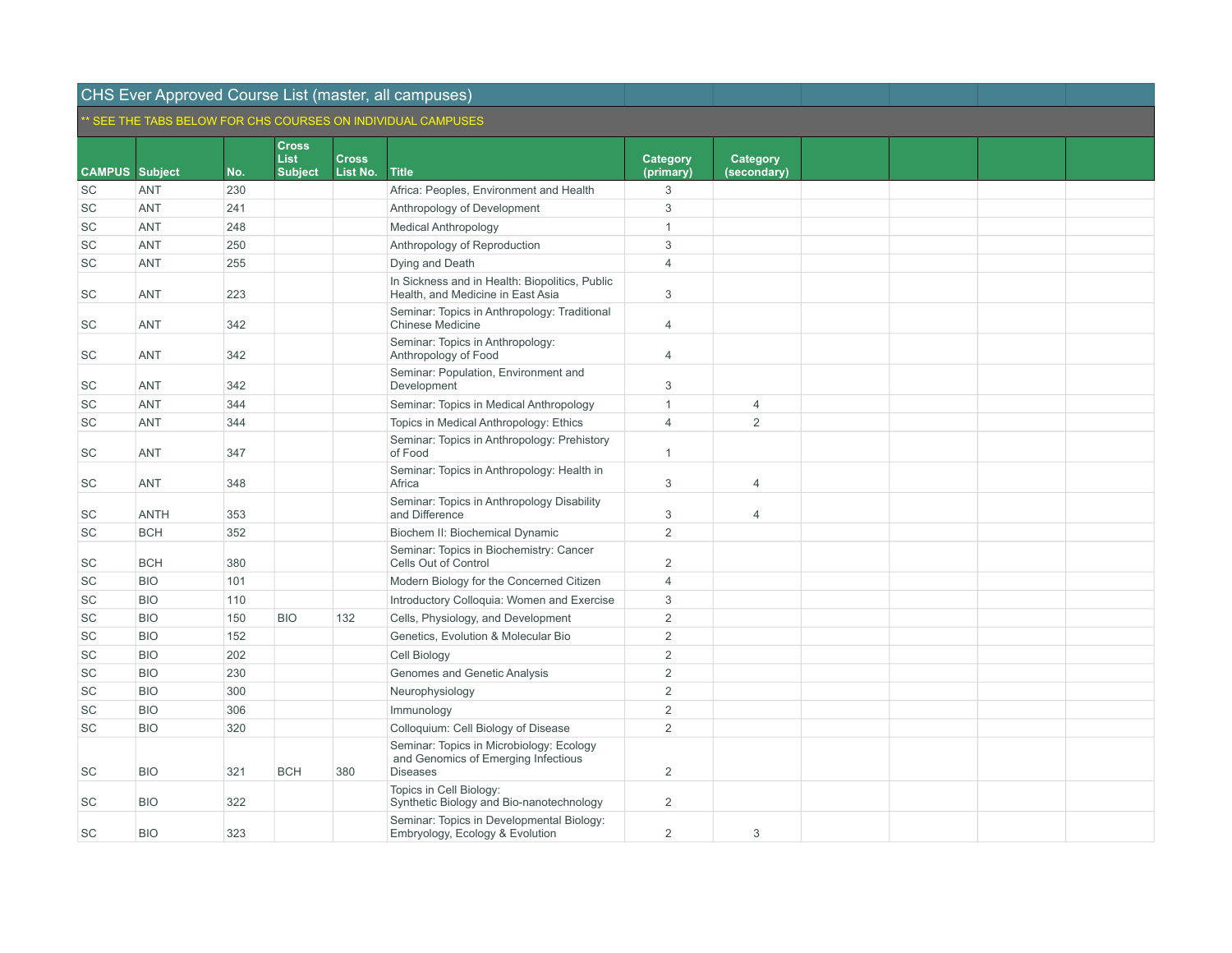|                       |            |     |                             |              | OLL THE TABO BELOW FOR UNO COURSES ON INDIVIDUAL CAMPUSES                                                                          |                |                |  |  |
|-----------------------|------------|-----|-----------------------------|--------------|------------------------------------------------------------------------------------------------------------------------------------|----------------|----------------|--|--|
|                       |            |     | <b>Cross</b><br><b>List</b> | <b>Cross</b> |                                                                                                                                    | Category       | Category       |  |  |
| <b>CAMPUS Subject</b> |            | No. | <b>Subject</b>              | List No.     | <b>Title</b>                                                                                                                       | (primary)      | (secondary)    |  |  |
| SC                    | <b>BIO</b> | 350 |                             |              | Seminar: Topics in Molecular Biology:<br>Molecular Biology of Infectious Diseases                                                  | $\overline{2}$ |                |  |  |
| SC                    | <b>BIO</b> | 351 |                             |              | Seminar: Topics in Evolutionary Biology:<br>Epigenetics                                                                            | $\overline{2}$ | $\mathbf{3}$   |  |  |
| SC                    | <b>BIO</b> | 366 |                             |              | Biogeography                                                                                                                       | $\overline{2}$ |                |  |  |
| SC                    | <b>BIO</b> | 510 |                             |              | <b>Advanced Studies Molecular Biology</b>                                                                                          | $\overline{2}$ |                |  |  |
| SC                    | <b>BIO</b> | 530 |                             |              | <b>Advanced Studies Microbiology</b>                                                                                               | $\overline{2}$ |                |  |  |
| SC                    | <b>BIO</b> | 350 |                             |              | Seminar: Topics in Molecular Biology:<br>Molecular Biology of Infectious Diseases                                                  | $\overline{2}$ |                |  |  |
| SC                    | <b>CHM</b> | 357 |                             |              | Select Topics in Biochemistry:<br>Pharmacology and Drug Design                                                                     | $\overline{2}$ |                |  |  |
| SC                    | <b>CLT</b> | 260 |                             |              | Health and Illness: Literary Explorations                                                                                          | $\overline{4}$ |                |  |  |
| SC                    | <b>WLT</b> | 270 |                             |              | Health and Illness: Literary Explorations                                                                                          | $\overline{4}$ |                |  |  |
| SC                    | ECO        | 190 | ECO                         | 220          | Introduction to Statistics and Econometrics                                                                                        | 5              |                |  |  |
| SC                    | ECO        | 213 |                             |              | The World Food System                                                                                                              | 3              | $\overline{4}$ |  |  |
| SC                    | ECO        | 260 |                             |              | Public Economics and Finance                                                                                                       | $\overline{4}$ |                |  |  |
| SC                    | ECO        | 362 |                             |              | Seminar: Population Economics                                                                                                      | 3              |                |  |  |
| SC                    | <b>EDC</b> | 235 |                             |              | Child and Adolescent Growth and<br>Development                                                                                     | $\mathbf{1}$   |                |  |  |
| SC                    | <b>EGR</b> | 373 |                             |              | Seminar: Skeletal Biomechanics                                                                                                     | 2              |                |  |  |
| SC                    | <b>ENG</b> | 118 |                             |              | Colloquia in Writing (ENG 118 only fulfils<br>CHS requirements when taught with a health<br>topic)                                 | $\overline{4}$ |                |  |  |
| SC                    | <b>ENG</b> | 222 |                             |              | Medicine and Law/African Lit/19th Century                                                                                          | $\overline{4}$ |                |  |  |
| SC                    | ESS        | 140 |                             |              | <b>Health Behavior</b>                                                                                                             | $\overline{2}$ |                |  |  |
| SC                    | <b>ESS</b> | 250 |                             |              | Nutrition and Health                                                                                                               | $\mathbf{1}$   |                |  |  |
| SC                    | <b>ESS</b> | 300 |                             |              | Topics in Exercise Sport Studies Physical<br>Activity & Health                                                                     | $\overline{2}$ |                |  |  |
| SC                    | <b>ESS</b> | 340 |                             |              | Seminar: Women's Health: Current Topics<br>(ESS 340 only fulfills CHS requirement when<br>taught with the titles listed here)      | $\mathbf{1}$   |                |  |  |
| SC                    | <b>ESS</b> | 340 |                             |              | Seminar: Current Research in Health Science<br>(ESS 340 only fulfills CHS requirement when<br>taught with the titles listed here)  | $\mathbf{1}$   |                |  |  |
| SC                    | <b>ESS</b> | 175 |                             |              | Applied Exercise Science                                                                                                           | 2              |                |  |  |
| SC                    | <b>FYS</b> | 140 |                             |              | Literature and Medicine (First Year Seminar,<br>enrollment restricted to Smith College first<br>year students)                     | $\overline{4}$ |                |  |  |
| SC                    | <b>HST</b> | 101 |                             |              | Introduction to Historical Inquiry: Diseases,<br>Health and Medicine in the Ancient World: An<br>Intellectual and Cultural History | 3              |                |  |  |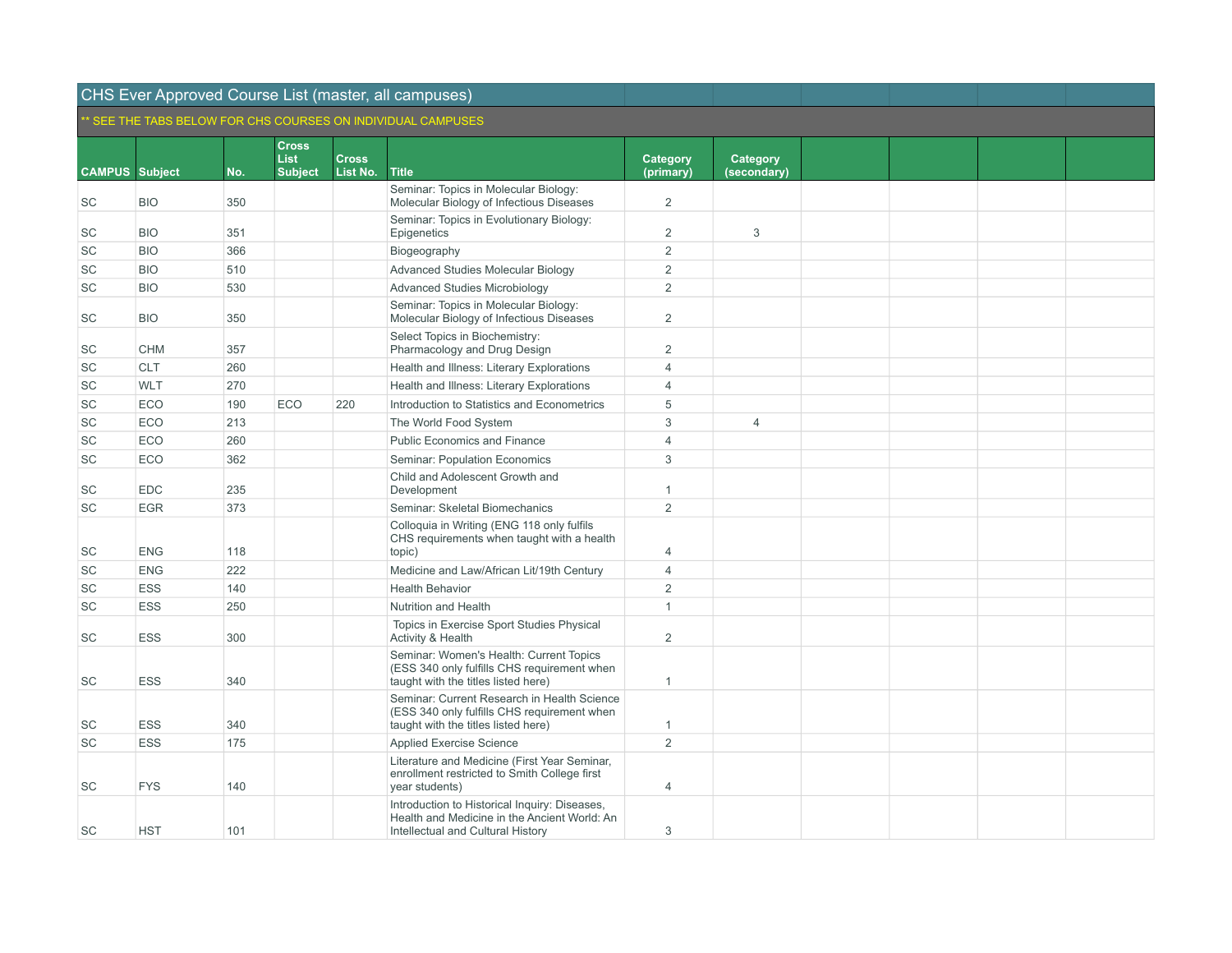|                       |            |     |                             |              | SEE THE TABS BELOW FOR CHS COURSES ON INDIVIDUAL CAMPUSES.                               |                |                |  |  |
|-----------------------|------------|-----|-----------------------------|--------------|------------------------------------------------------------------------------------------|----------------|----------------|--|--|
|                       |            |     | <b>Cross</b><br><b>List</b> | <b>Cross</b> |                                                                                          | Category       | Category       |  |  |
| <b>CAMPUS</b> Subject |            | No. | <b>Subject</b>              | List No.     | <b>Title</b>                                                                             | (primary)      | (secondary)    |  |  |
|                       |            |     |                             |              | Aspects of Ancient History Diseases, Health<br>and Medicine in the Ancient World Richard |                |                |  |  |
| SC                    | <b>HST</b> | 206 |                             |              | Lim                                                                                      | 4              |                |  |  |
| SC                    | <b>HST</b> | 355 |                             |              | Topics in Social History: History of Fertility<br>Control                                | 3              |                |  |  |
| SC                    | <b>HST</b> | 361 |                             |              | National Latin America: 1821-Present                                                     | $\overline{4}$ |                |  |  |
| SC                    | <b>IDP</b> | 208 |                             |              | Women's Medical Issues                                                                   | $\mathbf{1}$   | 3              |  |  |
| SC                    | IDP        | 320 |                             |              | Seminar on Global Learning: Women's Health<br>of Tibetan Refugees in India               | 3              |                |  |  |
| SC                    | <b>MTH</b> | 201 | <b>PSY</b>                  | 201          | Statistical Methods for Undergraduate<br>Research                                        | 5              |                |  |  |
| SC                    | <b>MTH</b> | 220 | <b>SDS</b>                  | 220          | Introduction to Probability and Statistics                                               | 5              |                |  |  |
| SC                    | <b>NSC</b> | 230 |                             |              | Experimental Methods Neuroscience                                                        | 5              |                |  |  |
| SC                    | <b>NSC</b> | 312 |                             |              | Seminar in Neuroscience                                                                  | $\overline{4}$ |                |  |  |
| SC                    | <b>NSC</b> | 312 |                             |              | Seminar: Neuroethics                                                                     | 2              | $\overline{4}$ |  |  |
| SC                    | <b>NSC</b> | 312 |                             |              | Seminar in Neuroscience: Experience and the<br>Plastic Brain                             | $\overline{2}$ |                |  |  |
| SC                    | <b>NSC</b> | 312 |                             |              | Seminar in Neuroscience: Biological Rhythms                                              | $\overline{2}$ |                |  |  |
| SC                    | <b>NSC</b> | 318 |                             |              | <b>Systems Neurobiology</b>                                                              | $\overline{2}$ |                |  |  |
| SC                    | <b>NSC</b> | 312 |                             |              | Seminar in Neuroscience                                                                  | 2              |                |  |  |
| SC                    | PHI        | 209 |                             |              | Philos and the History of Psychology                                                     | $\overline{4}$ |                |  |  |
| SC                    | PHI        | 235 | <b>REL</b>                  | 253          | Morality, Politics, and the Law                                                          | $\overline{4}$ |                |  |  |
| SC                    | PHI        | 242 |                             |              | <b>Medical Ethics</b>                                                                    | $\overline{4}$ |                |  |  |
| SC                    | <b>PSY</b> | 140 |                             |              | <b>Health Psychology</b>                                                                 | $\mathbf{1}$   | $\overline{2}$ |  |  |
| SC                    | <b>PSY</b> | 150 |                             | 252          | Abnormal Psychology                                                                      | $\mathbf{1}$   |                |  |  |
| <b>SC</b>             | <b>PSY</b> | 202 |                             |              | Introduction to Research Methods                                                         | 5              |                |  |  |
| SC                    | <b>PSY</b> | 214 |                             |              | Disorders of Language/Communication                                                      | $\overline{2}$ |                |  |  |
| <b>SC</b>             | <b>PSY</b> | 215 |                             |              | <b>Brain States</b>                                                                      | 2              |                |  |  |
| SC                    | <b>PSY</b> | 221 |                             |              | Physiology of Behavior                                                                   | $\overline{2}$ |                |  |  |
| SC                    | <b>PSY</b> | 230 |                             |              | Psychopharmacology                                                                       | 2              |                |  |  |
| SC                    | <b>PSY</b> | 233 |                             |              | <b>Child Development</b>                                                                 | $\overline{2}$ |                |  |  |
| SC                    | <b>PSY</b> | 240 |                             |              | <b>Health Promotion</b>                                                                  | $\mathbf{1}$   | 2              |  |  |
| SC                    | <b>PSY</b> | 241 |                             |              | Psychology of Adolescence and Emerging<br>Adulthood                                      | 1              |                |  |  |
| SC                    | <b>PSY</b> | 250 |                             |              | Culture, Ethnicity and Mental Health                                                     | $\mathbf{1}$   | 3              |  |  |
| SC                    | <b>PSY</b> | 253 |                             |              | Developmental Psychopathology                                                            | $\overline{2}$ | $\overline{4}$ |  |  |
| SC                    | <b>PSY</b> | 254 |                             |              | <b>Clinical Psychology</b>                                                               | 1              | 2              |  |  |
| <b>SC</b>             | <b>PSY</b> | 266 |                             |              | Psychology of Women and Gender                                                           | 1              |                |  |  |
| SC                    | <b>PSY</b> | 326 |                             |              | Seminar in Biopsychology                                                                 | $\overline{2}$ |                |  |  |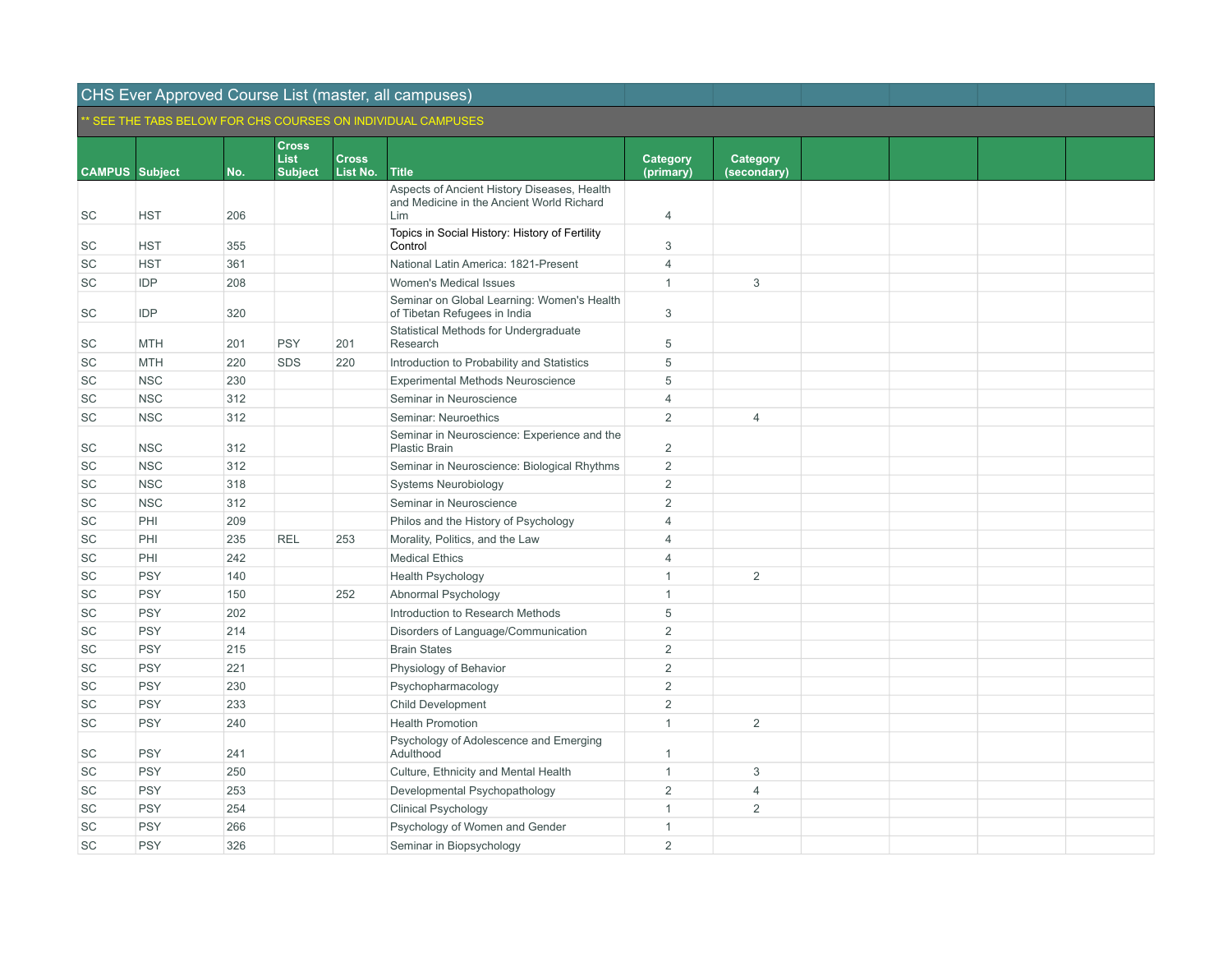|                       |                |     |                      |              | SEE THE TABS BELOW FOR CHS COURSES ON INDIVIDUAL CAMPUSES.                    |                |                 |  |  |
|-----------------------|----------------|-----|----------------------|--------------|-------------------------------------------------------------------------------|----------------|-----------------|--|--|
|                       |                |     | <b>Cross</b><br>List | <b>Cross</b> |                                                                               | Category       | <b>Category</b> |  |  |
| <b>CAMPUS Subject</b> |                | No. | <b>Subject</b>       | List No.     | <b>Title</b>                                                                  | (primary)      | (secondary)     |  |  |
|                       |                |     |                      |              | Seminar in Developmental Psychology:                                          |                |                 |  |  |
| SC                    | <b>PSY</b>     | 333 |                      |              | Identity in<br>Psychology, Fiction and Autobiography                          | 3              | $\overline{4}$  |  |  |
| SC                    | <b>PSY</b>     | 340 |                      |              | Psychosocial Determinants of Health                                           | $\mathbf{1}$   | 2               |  |  |
|                       |                |     |                      |              | Feminist Perspectives on Psychological                                        |                |                 |  |  |
| SC                    | <b>PSY</b>     | 345 |                      |              | Science                                                                       | 5              |                 |  |  |
| <b>SC</b>             | <b>PSY</b>     | 352 |                      |              | Seminar in Advanced Clinical Psychology                                       | $\overline{2}$ |                 |  |  |
| <b>SC</b>             | <b>PSY</b>     | 354 |                      |              | Seminar in Advanced Abnormal Psychology                                       | $\overline{2}$ |                 |  |  |
| SC                    | <b>PSY</b>     | 358 |                      |              | Research Seminar in Clinical Psychology                                       | $\overline{2}$ |                 |  |  |
| SC                    | <b>PSY</b>     | 130 | <b>NSC 130</b>       |              | <b>Clinical Neuroscience</b>                                                  | $\overline{2}$ |                 |  |  |
| SC                    | <b>SDS</b>     | 390 |                      |              | Topics in Statistical and Data Sciences<br>Population Health: Data & Analysis | 5              |                 |  |  |
| SC                    | SOC            | 201 |                      | 204          | Statistics and Quantitative Research Methods<br>for Sociology                 | 5              |                 |  |  |
| SC                    | SOC            | 202 |                      |              | <b>Quantitative Research Methods</b>                                          | 5              |                 |  |  |
| SC                    | SOC            | 203 |                      |              | <b>Qualitative Methods</b>                                                    | 5              |                 |  |  |
| SC                    | SOC            | 219 |                      |              | <b>Medical Sociology</b>                                                      | $\mathbf{1}$   | 3               |  |  |
| SC                    | SOC            | 232 |                      |              | <b>World Population</b>                                                       | 3              |                 |  |  |
| SC                    | <b>SPN</b>     | 250 | <b>SPN</b>           | 251          | Survey Iberian Literature and Society                                         | $\overline{4}$ |                 |  |  |
| SC                    | <b>SWG</b>     | 227 |                      |              | Feminist and Queer Disability Studies                                         | $\overline{4}$ |                 |  |  |
| SC                    | <b>SWG</b>     | 271 |                      |              | Reproductive Justice                                                          | $\overline{4}$ |                 |  |  |
| SC                    | <b>WLT</b>     | 276 |                      |              | #MeToo: Sex, Gender and Power across<br>Cultures                              | $\overline{4}$ |                 |  |  |
| <b>UMASS</b>          | <b>ANTHRO</b>  | 100 |                      |              | Human Nature                                                                  | $\mathbf{1}$   |                 |  |  |
| <b>UMASS</b>          | <b>ANTHRO</b>  | 103 |                      |              | Human Origins and Variation                                                   | $\mathbf{1}$   |                 |  |  |
| <b>UMASS</b>          | <b>ANTHRO</b>  | 208 |                      |              | Human Ecology                                                                 | $\overline{2}$ | 3               |  |  |
| <b>UMASS</b>          | <b>ANTHRO</b>  | 271 |                      |              | Human Evolution                                                               | $\sqrt{3}$     |                 |  |  |
| <b>UMASS</b>          | <b>ANTHRO</b>  | 281 |                      |              | Research Methods in Anthropology                                              | 5              |                 |  |  |
| <b>UMASS</b>          | <b>ANTHRO</b>  | 312 |                      |              | <b>Medical Anthropology</b>                                                   | $\mathbf{1}$   |                 |  |  |
| <b>UMASS</b>          | <b>ANTHRO</b>  | 313 |                      |              | Nutritional Anthropology                                                      | 3              |                 |  |  |
| <b>UMASS</b>          | <b>ANTHRO</b>  | 315 |                      |              | Case Studies in Global Health                                                 | 3              | $\overline{1}$  |  |  |
| <b>UMASS</b>          | <b>ANTHRO</b>  | 320 | <b>ANTHR</b>         | 803          | Research Techniques in Physical<br>Anthropology                               | 5              |                 |  |  |
| <b>UMASS</b>          | <b>ANTHRO</b>  | 372 |                      |              | Human Variation                                                               | $\overline{2}$ |                 |  |  |
| <b>UMASS</b>          | <b>ANTHRO</b>  | 381 |                      |              | Research Methods in Anthropology                                              | 5              |                 |  |  |
| <b>UMASS</b>          | <b>ANTHRO</b>  | 775 |                      |              | Anthropological Research Methods                                              | 5              |                 |  |  |
| <b>UMASS</b>          | <b>BIOLOGY</b> | 105 | <b>BIOLOGY</b>       |              | <b>Biology of Social Issues</b>                                               | $\sqrt{3}$     |                 |  |  |
| <b>UMASS</b>          | <b>BIOLOGY</b> | 106 |                      |              | Human Biology                                                                 | $\overline{2}$ |                 |  |  |
| <b>UMASS</b>          | <b>BIOLOGY</b> | 108 |                      |              | Biodiversity                                                                  | $\mathbf{1}$   |                 |  |  |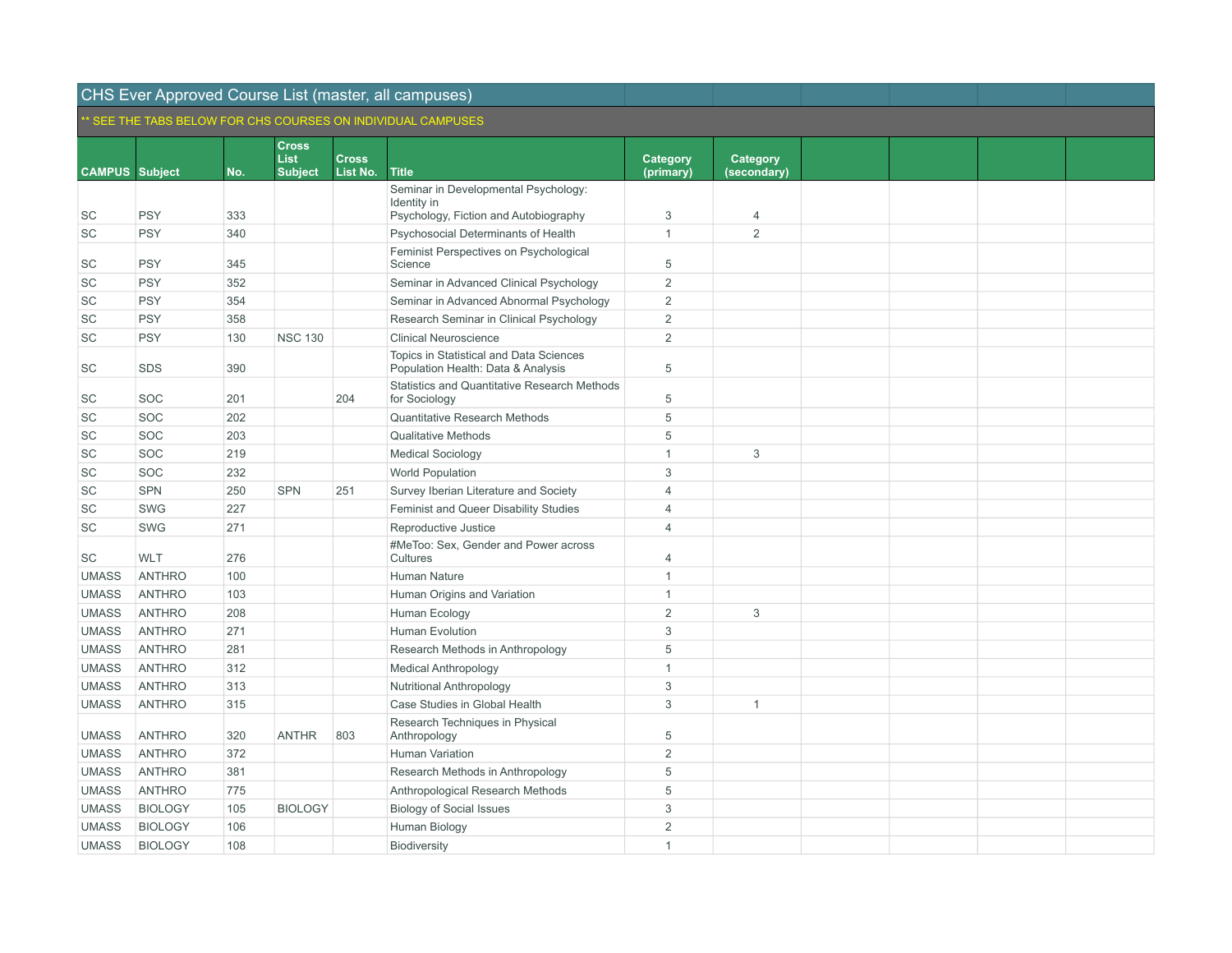|                       |                 |     |                             |              | OLE THE TABO BELOW FOR UND COURSES ON INDIVIDUAL CAMPUSES                     |                |                |  |  |
|-----------------------|-----------------|-----|-----------------------------|--------------|-------------------------------------------------------------------------------|----------------|----------------|--|--|
|                       |                 |     | <b>Cross</b><br><b>List</b> | <b>Cross</b> |                                                                               | Category       | Category       |  |  |
| <b>CAMPUS Subject</b> |                 | No. | <b>Subject</b>              | List No.     | <b>Title</b>                                                                  | (primary)      | (secondary)    |  |  |
| <b>UMASS</b>          | <b>BIOLOGY</b>  | 285 |                             |              | Cellular and Molecular Biology                                                | $\overline{2}$ |                |  |  |
| <b>UMASS</b>          | <b>BIOLOGY</b>  | 311 |                             |              | <b>General Genetics</b>                                                       | $\overline{2}$ |                |  |  |
| <b>UMASS</b>          | <b>BIOLOGY</b>  | 312 |                             |              | Writing in Biology                                                            | $\overline{4}$ |                |  |  |
| <b>UMASS</b>          | <b>BIOLOGY</b>  | 523 |                             |              | Histology                                                                     | $\overline{2}$ |                |  |  |
| <b>UMASS</b>          | <b>BIOLOGY</b>  | 559 |                             |              | Cellular & Molecular Biology II                                               | $\overline{2}$ |                |  |  |
| <b>UMASS</b>          | <b>BIOLOGY</b>  | 564 |                             |              | Human Physiology                                                              | $\overline{2}$ | 2              |  |  |
| <b>UMASS</b>          | <b>BIOLOGY</b>  | 568 |                             |              | Endocrinology                                                                 | $\overline{2}$ |                |  |  |
| <b>UMASS</b>          | <b>BIOLOGY</b>  | 572 |                             |              | Neurobiology                                                                  | $\overline{2}$ |                |  |  |
| <b>UMASS</b>          | <b>BIOLOGY</b>  | 580 |                             |              | Developmental Biology                                                         | $\mathbf{1}$   | $\overline{2}$ |  |  |
| <b>UMASS</b>          | <b>BIOLOGY</b>  | 583 |                             |              | <b>Advanced Genetics</b>                                                      | $\overline{2}$ |                |  |  |
| <b>UMASS</b>          | <b>CLASSICS</b> | 250 |                             |              | Classical Origins of Western Medicine and<br><b>Gened Medical Terminology</b> | $\overline{4}$ |                |  |  |
| <b>UMASS</b>          | COMM            | 319 | <b>COMM</b>                 |              | <b>Health Communication</b>                                                   | $\overline{4}$ |                |  |  |
| <b>UMASS</b>          | <b>ENTOMOL</b>  | 547 |                             |              | <b>Medical Entomology</b>                                                     | $\overline{2}$ |                |  |  |
| <b>UMASS</b>          | <b>ENVIRSCI</b> | 342 |                             |              | Pesticides, the Environment and Public Policy                                 | 3              | $\overline{4}$ |  |  |
| <b>UMASS</b>          | EPI             | 590 |                             |              | Physical Activity and Women's Health                                          | $\overline{2}$ |                |  |  |
| <b>UMASS</b>          | FOOD-SCI        | 101 |                             |              | Food and Health                                                               | 3              |                |  |  |
| <b>UMASS</b>          | FOOD-SCI        | 270 |                             |              | Biology of Food in Human Health                                               | $\overline{2}$ |                |  |  |
| <b>UMASS</b>          | FOOD-SCI        | 466 |                             |              | Hygiene and Food Handling                                                     | $\overline{2}$ |                |  |  |
| <b>UMASS</b>          | FOOD-SCI        | 567 |                             |              | Food Microbiology                                                             | $\overline{2}$ |                |  |  |
| <b>UMASS</b>          | FOOD-SCI        | 270 |                             |              | Biology of Food in Human Health                                               | $\overline{2}$ |                |  |  |
| <b>UMASS</b>          | <b>HISTORY</b>  | 324 |                             |              | History of Health Care and Medicine in U.S.                                   | $\mathbf{3}$   |                |  |  |
| <b>UMASS</b>          | <b>HISTORY</b>  | 264 |                             |              | History of Health Care and Medicine in U.S.                                   | 3              |                |  |  |
| <b>UMASS</b>          | <b>HPP</b>      | 524 |                             |              | Intro/Health Politics and Policy                                              | $\overline{4}$ |                |  |  |
| <b>UMASS</b>          | <b>HPP</b>      | 583 |                             |              | Global Health in Dev World                                                    | 3              |                |  |  |
| <b>UMASS</b>          | <b>HPP</b>      | 620 |                             |              | Intro to US Health Care System                                                | $\overline{4}$ |                |  |  |
| <b>UMASS</b>          | <b>HUMANDEV</b> | 270 |                             |              | <b>Child Development</b>                                                      | 3              |                |  |  |
| <b>UMASS</b>          | <b>KIN</b>      | 110 | <b>KIN</b>                  |              | Human Performance and Nutrition                                               | $\overline{2}$ | 3              |  |  |
| <b>UMASS</b>          | <b>KIN</b>      | 270 |                             |              | Anatomy and Physiology I                                                      | $\overline{2}$ |                |  |  |
| <b>UMASS</b>          | <b>KIN</b>      | 272 |                             |              | Anatomy and Physiology II                                                     | $\overline{2}$ |                |  |  |
| <b>UMASS</b>          | <b>KIN</b>      | 440 |                             |              | Wellness for All                                                              | $\overline{2}$ |                |  |  |
| <b>UMASS</b>          | <b>KIN</b>      | 440 |                             |              | Physical Activity and Public Health                                           | $\overline{2}$ |                |  |  |
| <b>UMASS</b>          | <b>MICROBIO</b> | 160 |                             |              | Biology of Cancer and AIDS                                                    | $\overline{2}$ |                |  |  |
| <b>UMASS</b>          | <b>MICROBIO</b> | 310 |                             |              | General Microbiology                                                          | $\sqrt{2}$     |                |  |  |
| <b>UMASS</b>          | <b>MICROBIO</b> | 320 |                             |              | Infectious Diseases & Defense                                                 | $\overline{2}$ |                |  |  |
| <b>UMASS</b>          | <b>MICROBIO</b> | 550 |                             |              | Infection and Immunity                                                        | $\overline{2}$ |                |  |  |
| <b>UMASS</b>          | <b>NRC</b>      | 126 |                             |              | Insects and Human Society                                                     | $\overline{2}$ |                |  |  |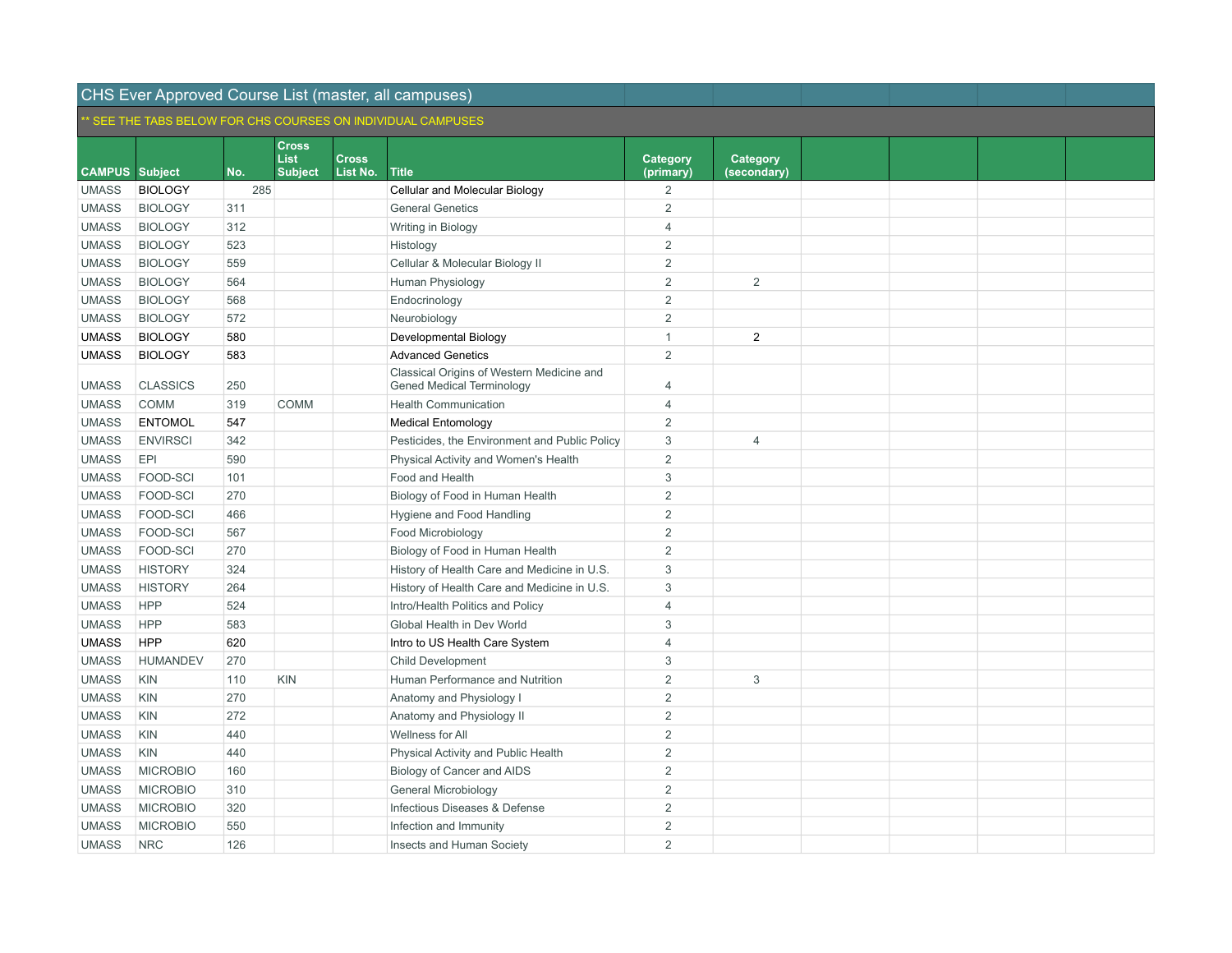| SEE THE TABS BELOW FOR CHS COURSES ON INDIVIDUAL CAMPUSES. |                |     |                             |              |                                                        |                 |                |  |  |
|------------------------------------------------------------|----------------|-----|-----------------------------|--------------|--------------------------------------------------------|-----------------|----------------|--|--|
|                                                            |                |     | <b>Cross</b><br><b>List</b> | <b>Cross</b> |                                                        | <b>Category</b> | Category       |  |  |
| <b>CAMPUS</b> Subject                                      |                | No. | <b>Subject</b>              | List No.     | <b>Title</b>                                           | (primary)       | (secondary)    |  |  |
|                                                            |                |     |                             |              | Sustainable Living: Solutions for the 21st             |                 |                |  |  |
| <b>UMASS</b>                                               | <b>NRC</b>     | 185 |                             |              | Century                                                | 3               |                |  |  |
| <b>UMASS</b>                                               | <b>NURSING</b> | 100 |                             |              | Perspectives in Nursing                                | $\overline{4}$  |                |  |  |
| <b>UMASS</b>                                               | <b>NURSING</b> | 210 |                             |              | Human Development Life Cycle                           | $\mathbf 2$     | 3              |  |  |
| <b>UMASS</b>                                               | <b>NURSING</b> | 301 |                             |              | Pathophysiology                                        | $\overline{2}$  |                |  |  |
| <b>UMASS</b>                                               | <b>NURSING</b> | 312 |                             |              | Cultural Diversity in Health and Illness               | $\mathbf{1}$    |                |  |  |
| <b>UMASS</b>                                               | <b>NURSING</b> | 317 |                             |              | Writing in Nursing Ethics                              | $\overline{4}$  |                |  |  |
| <b>UMASS</b>                                               | <b>NURSING</b> | 332 |                             |              | Pharmacology in Nursing                                | $\overline{2}$  |                |  |  |
| <b>UMASS</b>                                               | <b>NURSING</b> | 420 |                             |              | Introduction to Research in Nursing                    | 5               |                |  |  |
| <b>UMASS</b>                                               | <b>NURSING</b> | 439 |                             |              | Comm Hlth Nursing IV                                   | $\overline{4}$  |                |  |  |
| <b>UMASS</b>                                               | <b>NURSING</b> | 715 | PUBHLTH 640                 |              | <b>Intermediate Biostatistics</b>                      | 5               |                |  |  |
| <b>UMASS</b>                                               | <b>NUTRITN</b> | 130 | <b>NUTRITN</b>              |              | Nutrition for a Healthy Lifestyle                      | $\overline{1}$  | $\overline{2}$ |  |  |
| <b>UMASS</b>                                               | <b>NUTRITN</b> | 230 |                             |              | <b>Basic Nutrition</b>                                 | $\overline{2}$  |                |  |  |
| <b>UMASS</b>                                               | <b>NUTRITN</b> | 352 |                             |              | Nutrition in the Life Cycle                            | $\overline{2}$  |                |  |  |
| <b>UMASS</b>                                               | <b>NUTRITN</b> | 430 |                             |              | Nutrition & Metabolism                                 | $\overline{2}$  |                |  |  |
| <b>UMASS</b>                                               | <b>NUTRITN</b> | 572 |                             |              | <b>Community Nutrition</b>                             | 3               |                |  |  |
| <b>UMASS</b>                                               | <b>NUTRITN</b> | 577 |                             |              | Nutritional Problems in the US                         | 3               |                |  |  |
| <b>UMASS</b>                                               | <b>NUTRITN</b> | 578 |                             |              | Nutritional Problems in the Developing World           | 3               |                |  |  |
| <b>UMASS</b>                                               | <b>NUTRITN</b> | 580 |                             |              | <b>Medical Nutrition Therapy</b>                       | $\overline{2}$  | $\overline{4}$ |  |  |
| <b>UMASS</b>                                               | PHIL           | 164 | PHIL                        |              | <b>Medical Ethics</b>                                  | $\overline{4}$  |                |  |  |
| <b>UMASS</b>                                               | PHIL           | 553 |                             |              | Topics in Philosophy of Science                        | $\overline{4}$  |                |  |  |
| <b>UMASS</b>                                               | <b>PSYCH</b>   | 304 |                             |              | Brain, Mind and Behavior                               | $\overline{2}$  |                |  |  |
| <b>UMASS</b>                                               | <b>PSYCH</b>   | 330 |                             |              | <b>Behavioral Neuroscience</b>                         | 2               |                |  |  |
| <b>UMASS</b>                                               | <b>PSYCH</b>   | 335 |                             |              | Behavioral Neuroendocrinology                          | $\overline{2}$  |                |  |  |
| <b>UMASS</b>                                               | <b>PSYCH</b>   | 365 |                             |              | Psychology of Aging                                    | 3               |                |  |  |
| <b>UMASS</b>                                               | <b>PSYCH</b>   | 380 |                             |              | Abnormal Psychology                                    | $\overline{2}$  |                |  |  |
| <b>UMASS</b>                                               | <b>PSYCH</b>   | 480 |                             |              | Intellectual Disability: Concepts and<br>Controversies | 4               |                |  |  |
| <b>UMASS</b>                                               | <b>PSYCH</b>   | 383 |                             |              | Theory and Practice/Counseling and<br>Psychotherapy    | $\overline{4}$  |                |  |  |
| <b>UMASS</b>                                               | <b>PSYCH</b>   | 355 |                             |              | Adolescent Psychology                                  | $\overline{2}$  |                |  |  |
| <b>UMASS</b>                                               | <b>PSYCH</b>   | 350 | 350H                        |              | Developmental Psychology                               | $\overline{2}$  |                |  |  |
| <b>UMASS</b>                                               | <b>PUBHLTH</b> | 129 |                             |              | Health Care For All: Myths and Realities               | $\overline{4}$  |                |  |  |
| <b>UMASS</b>                                               | <b>PUBHLTH</b> | 160 |                             |              | My Body, My Health                                     | $\overline{2}$  | $\overline{4}$ |  |  |
| <b>UMASS</b>                                               | <b>PUBHLTH</b> | 213 |                             |              | Peer Health Education I                                | 3               | $\overline{4}$ |  |  |
| <b>UMASS</b>                                               | <b>PUBHLTH</b> | 214 |                             |              | Peer Health Education II                               | 3               | $\overline{4}$ |  |  |
| <b>UMASS</b>                                               | <b>PUBHLTH</b> | 229 |                             |              | Bioterrorism and Challenges to Public Health           | $\mathbf{1}$    | 3              |  |  |
| <b>UMASS</b>                                               | <b>PUBHLTH</b> | 233 |                             |              | Sex, Drugs and AIDS                                    | 3               |                |  |  |
|                                                            |                |     |                             |              |                                                        |                 |                |  |  |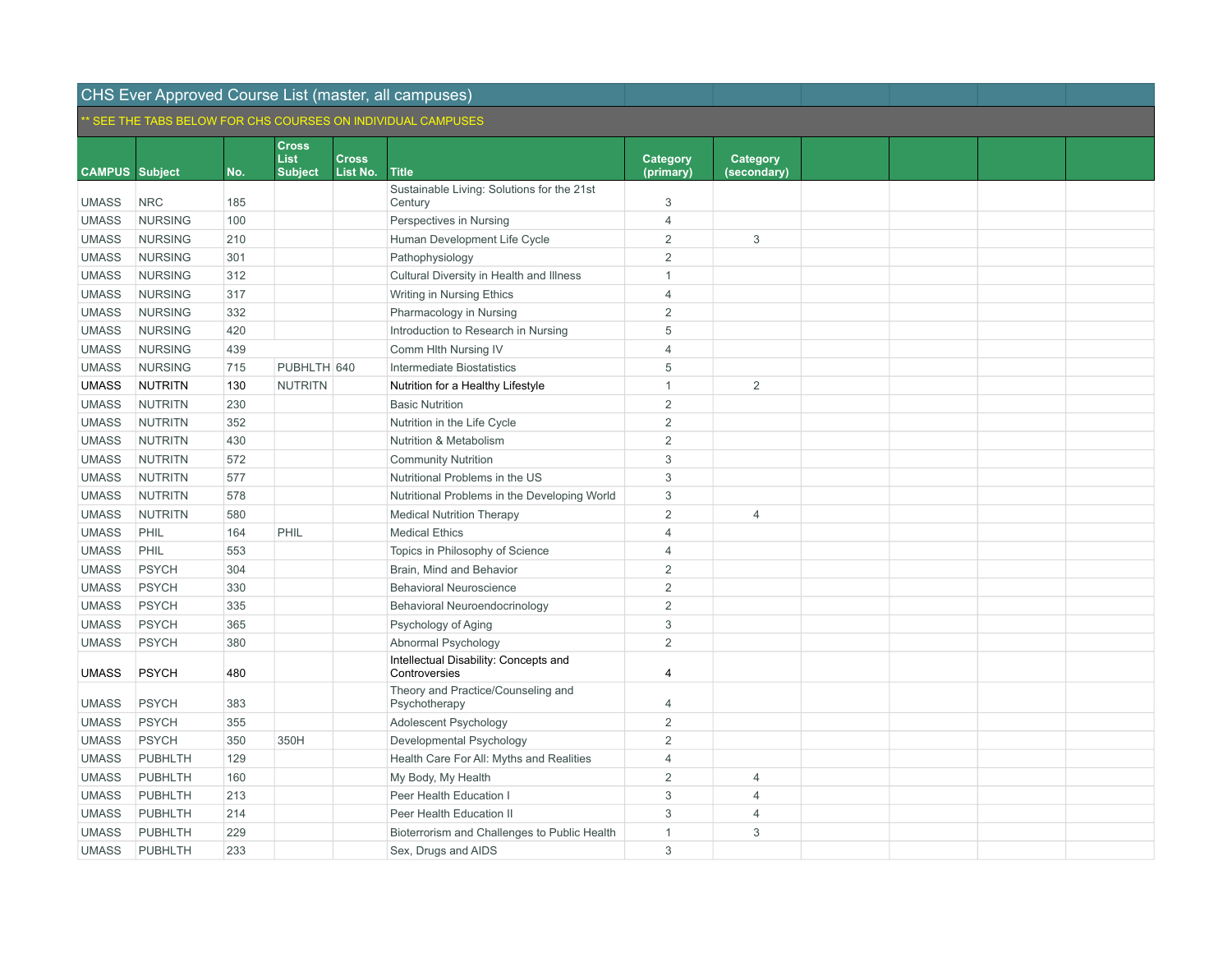|                       |                 |     |                             |              | SEE THE TABS BELOW FOR CHS COURSES ON INDIVIDUAL CAMPUSES. |                       |                |  |  |
|-----------------------|-----------------|-----|-----------------------------|--------------|------------------------------------------------------------|-----------------------|----------------|--|--|
|                       |                 |     | <b>Cross</b><br><b>List</b> | <b>Cross</b> |                                                            |                       | Category       |  |  |
| <b>CAMPUS</b> Subject |                 | No. | <b>Subject</b>              | List No.     | <b>Title</b>                                               | Category<br>(primary) | (secondary)    |  |  |
| <b>UMASS</b>          | <b>PUBHLTH</b>  | 301 |                             |              | Principles of Community Health Education                   | 3                     |                |  |  |
|                       |                 |     |                             |              | Community Development and Health                           |                       |                |  |  |
| <b>UMASS</b>          | <b>PUBHLTH</b>  | 302 | PUBHLTH 602                 |              | Education                                                  | 3                     |                |  |  |
| <b>UMASS</b>          | PUBHLTH         | 320 |                             |              | Principles of Public Health Practice                       | $\mathbf{1}$          |                |  |  |
| <b>UMASS</b>          | PUBHLTH         | 324 | PUBHLTH 224                 |              | Epidemiology in Public Health                              | 3                     | 5              |  |  |
| <b>UMASS</b>          | <b>PUBHLTH</b>  | 505 |                             |              | Current Issues in Health Education                         | $\mathbf{1}$          |                |  |  |
| <b>UMASS</b>          | PUBHLTH         | 524 |                             |              | Introduction to Health Politics and Policy                 | $\overline{4}$        |                |  |  |
| <b>UMASS</b>          | <b>PUBHLTH</b>  | 525 |                             |              | Ethical Issues in Public Health                            | $\overline{4}$        |                |  |  |
| <b>UMASS</b>          | <b>PUBHLTH</b>  | 540 |                             |              | Introduction to Biostatistics                              | 5                     |                |  |  |
| <b>UMASS</b>          | <b>PUBHLTH</b>  | 565 |                             |              | <b>Environmental Health Practices</b>                      | $\overline{2}$        |                |  |  |
| <b>UMASS</b>          | <b>PUBHLTH</b>  | 580 |                             |              | Comparative Health Care Systems                            | $\overline{4}$        |                |  |  |
| <b>UMASS</b>          | <b>PUBHLTH</b>  | 582 |                             |              | Family Planning/Women's Health                             | 3                     |                |  |  |
| <b>UMASS</b>          | <b>PUBHLTH</b>  | 583 |                             |              | Global Health in the Developing World                      | $\overline{4}$        |                |  |  |
| <b>UMASS</b>          | <b>PUBHLTH</b>  | 223 |                             |              | Introduction to Biostatistics for Public Health            | 5                     |                |  |  |
| <b>UMASS</b>          | Res-Econ        | 212 |                             |              | Introductory Statistics for the Social Sciences            | 5                     |                |  |  |
| <b>UMASS</b>          | SOCIOL          | 242 |                             |              | Drugs and Society                                          | 3                     |                |  |  |
| <b>UMASS</b>          | SOCIOL          | 442 |                             |              | Sociology of Medicine                                      | 3                     |                |  |  |
| <b>UMASS</b>          | SOCIOL          | 481 |                             |              | Sociology of Mental Health                                 | 3                     |                |  |  |
| <b>UMASS</b>          | SOCIOL          | 242 |                             |              | Drugs and Society                                          | 3                     | $\overline{4}$ |  |  |
| <b>UMASS</b>          | <b>STATISTC</b> | 240 |                             |              | Introduction to Statistics                                 | 5                     |                |  |  |
| <b>UMASS</b>          | <b>STATISTC</b> | 501 |                             |              | Methods in Applied Statistics                              | 5                     |                |  |  |
| <b>UMASS</b>          | <b>STATISTC</b> | 515 |                             |              | Statistics 515                                             | 5                     |                |  |  |
| <b>UMASS</b>          | <b>STOCKSCH</b> | 171 |                             |              | Plagues, Food and People                                   | $\overline{2}$        | 5              |  |  |
| <b>UMASS</b>          | <b>WGSS</b>     | 285 |                             |              | Introduction to the Biology of Difference                  | $\mathbf{1}$          |                |  |  |
| <b>UMASS</b>          | <b>WGSS</b>     | 230 |                             |              | Politics of Reproduction                                   | $\overline{4}$        |                |  |  |
|                       |                 |     |                             |              |                                                            |                       |                |  |  |
|                       |                 |     |                             |              |                                                            |                       |                |  |  |
|                       |                 |     |                             |              |                                                            |                       |                |  |  |
|                       |                 |     |                             |              |                                                            |                       |                |  |  |
|                       |                 |     |                             |              |                                                            |                       |                |  |  |
|                       |                 |     |                             |              |                                                            |                       |                |  |  |
|                       |                 |     |                             |              |                                                            |                       |                |  |  |
|                       |                 |     |                             |              |                                                            |                       |                |  |  |
|                       |                 |     |                             |              |                                                            |                       |                |  |  |
|                       |                 |     |                             |              |                                                            |                       |                |  |  |
|                       |                 |     |                             |              |                                                            |                       |                |  |  |
|                       |                 |     |                             |              |                                                            |                       |                |  |  |